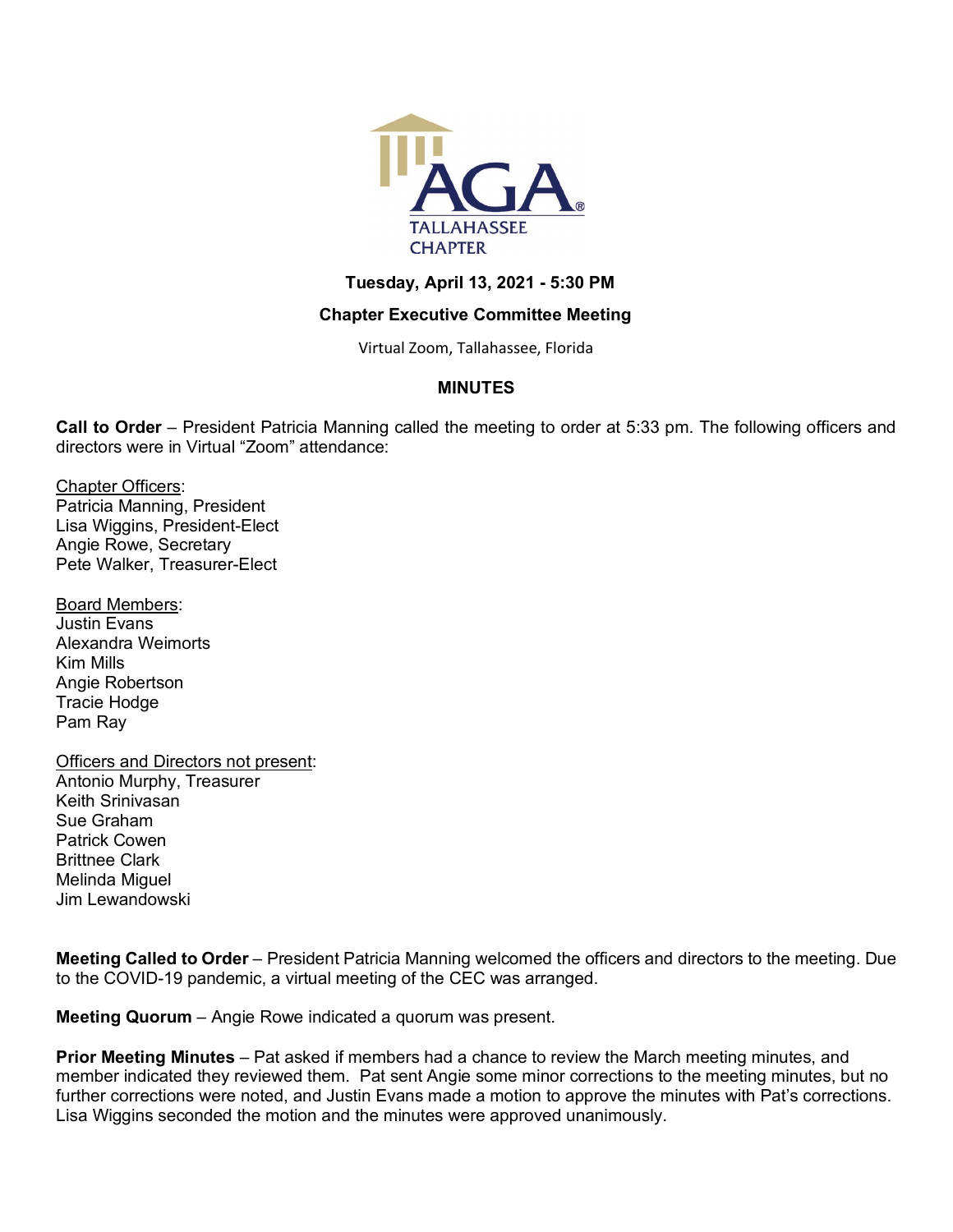#### **New Business:**

#### Open Officer Positions

Pat shared that Lisa won't be able to serve as President next year and Angie won't be able to serve a second term as Secretary. The chapter will also need to fill the positions of President-Elect and Treasurer-Elect. Pat asked if there was anyone on the CEC that is willing to serve in any of these 4 positions. Also, Kim indicated that she would need to step down from her chair position on the Awards Committee. Pam said she would be willing to serve as Secretary again. Kim asked if Pat would be willing to serve as President again, and other members eagerly noted their support for her nomination. Pat responded that she is willing to serve another term, but we will need to nominate someone to fill the role of President-Elect. Lisa mentioned that she read the bylaws to obtain a formal understanding of the succession requirements. She said there wasn't a specific reference for when the President-Elect can't serve as President and the role of President was only referenced as a one-year term. She recommended that we might want to consider updating our bylaws to account for these types of situations, and to provide more details on the duties performed in each officer role. Lisa noted that she enjoyed serving as President-Elect and she gave an overview of her duties in this role. Pat and other members agreed that we should work on revising our bylaws in the future. Tracie expressed an interest to learn more about the President-Elect position. Pat mentioned that she is proud of our chapter and what we've accomplished over the past year, despite the pandemic. She receives accolades from our members on a regular basis regarding how much they appreciate what our chapter is doing and she continually asks them how we can improve our service to members; however, she hasn't received any responses with recommendations. Pat asked if anyone was interested in learning to be Treasurer or Treasurer-Elect. Pam said she is okay with serving as Treasurer-Elect or Secretary, and she is willing to serve based on which position is left unfilled after soliciting nominations from chapter members. Pat inquired with Lisa about the April 23<sup>rd</sup> deadline for nominations, and she explained that they are due on May 1<sup>st</sup> and she was trying to allow time for the Nominations Committee to vet those nominations with the CEC, if needed. Pat asked Lisa to send out the chapter email requesting nominations from members. There was discussion about what to ask nominees to provide when being considered for positions. Also, members thought it would be a good idea to ask potential nominees to participate in an upcoming CEC meeting so that they could learn more about chapter roles and activities.

# Podcast with AGA National

Pat was asked to participate in a podcast tomorrow with AGA National to answer question and discuss the size of our chapter, as well as membership demographics (percentage of state, local and university members). She noted that her goal is to obtain 300 members and we are very close to meeting it. Additionally, National would like for Pat to share how we keep reaching the platinum status. Pat didn't see our chapter noted in an AGA National listing about chapters that retain a high percentage of membership, and she plans to follow up since we most likely retain more than 60% of our members each year (she will first confirm with Sue). National wants to find out about our strategies to retain members and attract students. Pat explained how talking to the students about our profession can help along with the student scholarships that we offer.

#### Community Service

Pat delivered a check to the Ronald McDonald House today for \$700. This donation was comprised of the \$400 collected from donations and the \$300 from our budget that was allocated to this charity. The Ronald McDonald House was very appreciative of this donation since they are beginning to accept families again and they've had a shortfall in donations. We have one more to complete our goal of 7 charitable organizations, and our last one will be American Cancer Society. Pat plans to send a donation request to members soon for remitting the donations in mid-May. She mentioned that we exceeded our goal of adding 7 members and contributing to 7 community service organizations. We haven't been able to meet the goal of providing benefits to 7 students.

# Membership

Angie Rowe shared membership information on Sue's behalf since she was unable to attend the meeting. Sue informed Angie that we have 298 members at this point and 65 haven't renewed and 6 more will need to renew later in the year.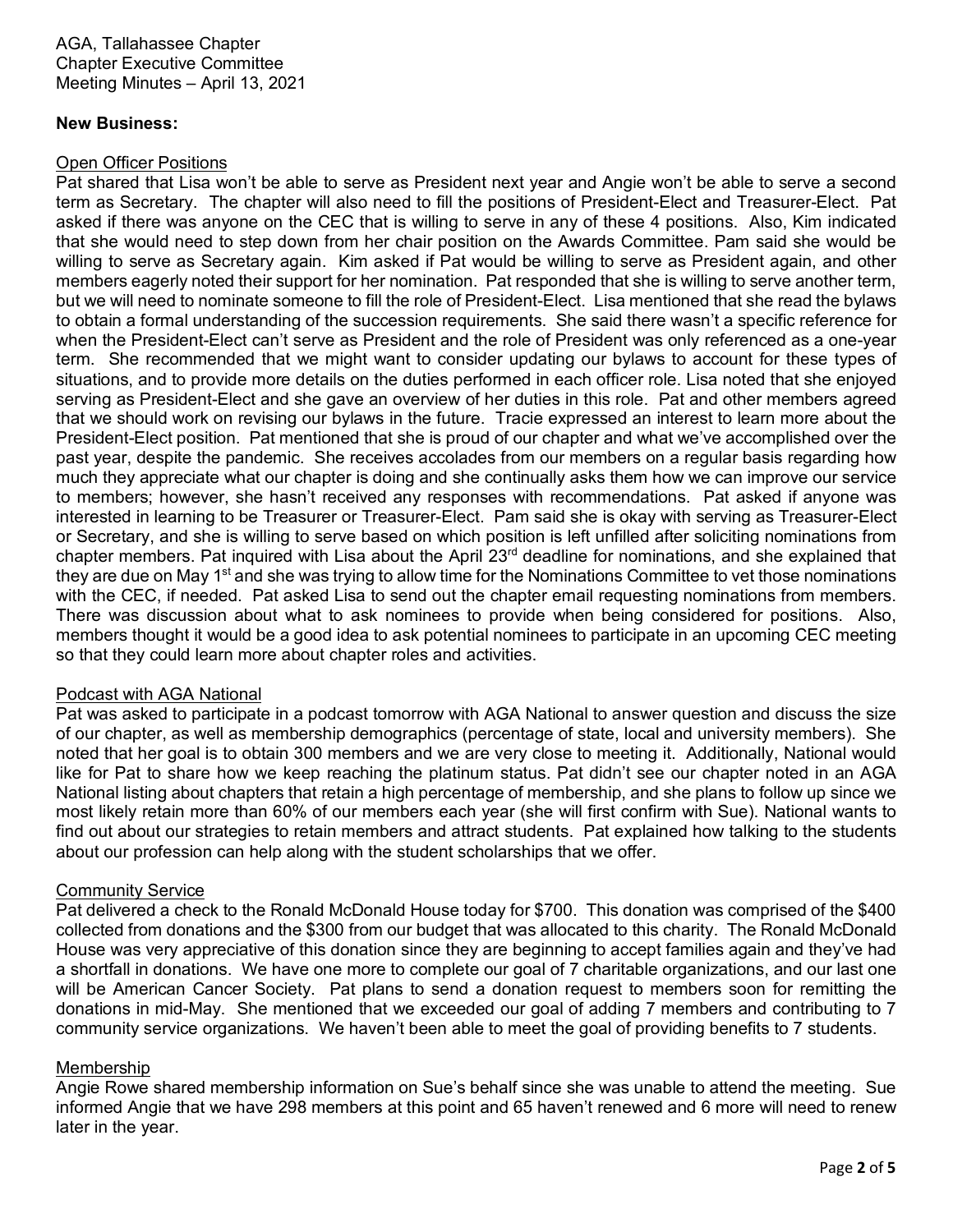### Finance

Angie Robertson mentioned that we will need to discuss how we would like to maximize our excess funds in certain categories during the next chapter year. For the community service projects line item, we have \$1,000 in budget remaining. Pat thought we should investigate this category since we should be booking our checks written to organizations to this category. Angie said she would pull the activity and send it to Antonio and Pat to evaluate.

Pat asked if members had an opportunity to review the financials for February and March and if there were any questions. No questions were asked, and Lisa made a motion to approve the financials. Kim seconded the motion and they were approved unanimously.

### Monthly Midday Training

Pat shared information about the upcoming training topics:

- April 21 Principles of Exemplary Leadership, presented by Dr. Elaine Bryant (52 people are currently registered)
- May 19 American Rescue Plan, presented by Ross Ashley at KPMG
- June TBD

Pat mentioned that she is making changes to communicate the Zoom meeting information the day prior to the trainings since some participants are having trouble finding the Zoom information. She noticed that at times we only have half the participants as compared with the number of registrations, so she is hoping this additional email will help increase attendance.

Pat asked for suggestions on what we should offer in the June training. She would like to have ideas shared by April 27<sup>th</sup>.

#### **Webinars**

Pat mentioned that more people are following through on registering for the webinars prior to the deadline. If we have repeat offenders that request to participate in the webinars but don't register, she asked the group if we want to refrain from allowing these people to participate since they are taking up valuable slots from other interested individuals. Some members agreed that is fair plan.

Pat shared information about the upcoming webinar topics:

- April 21 CARES Data Act
- May 12 Fraud/Data Analytics
- June 9 Leadership

#### Student Scholarships

Pam indicated she is reviewing the criteria for the scholarship applications. She found last year's information and forwarded the information to Tracie for review. They plan to begin evaluating the criteria and will send it to the CEC for review once the draft is complete. Pam noted that last year we had a deadline of June 15<sup>th</sup> and she asked what date we plan to target this year. Pat responded that the end of May would be ideal, and others agreed that is a reasonable date. Pam indicated that she and Tracie will need to research the paper topic. They will aim to provide the updated criteria by Friday, April 16<sup>th</sup>.

#### Recruitment Efforts for Early Careers/Student Memberships

Pat will follow up with Brittnee for an update and she will include this information in the next CEC meeting.

#### PDT Awards Recommendations

Lisa shared that we received one nomination for Ms. Kay Kendrick, and she worked with the person that nominated her. Lisa submitted the nomination to National, along with the CEC nomination for Patrick Cowen, by the specified deadline. We received a few bonus points for the ACE award. Also, we can submit a Volunteer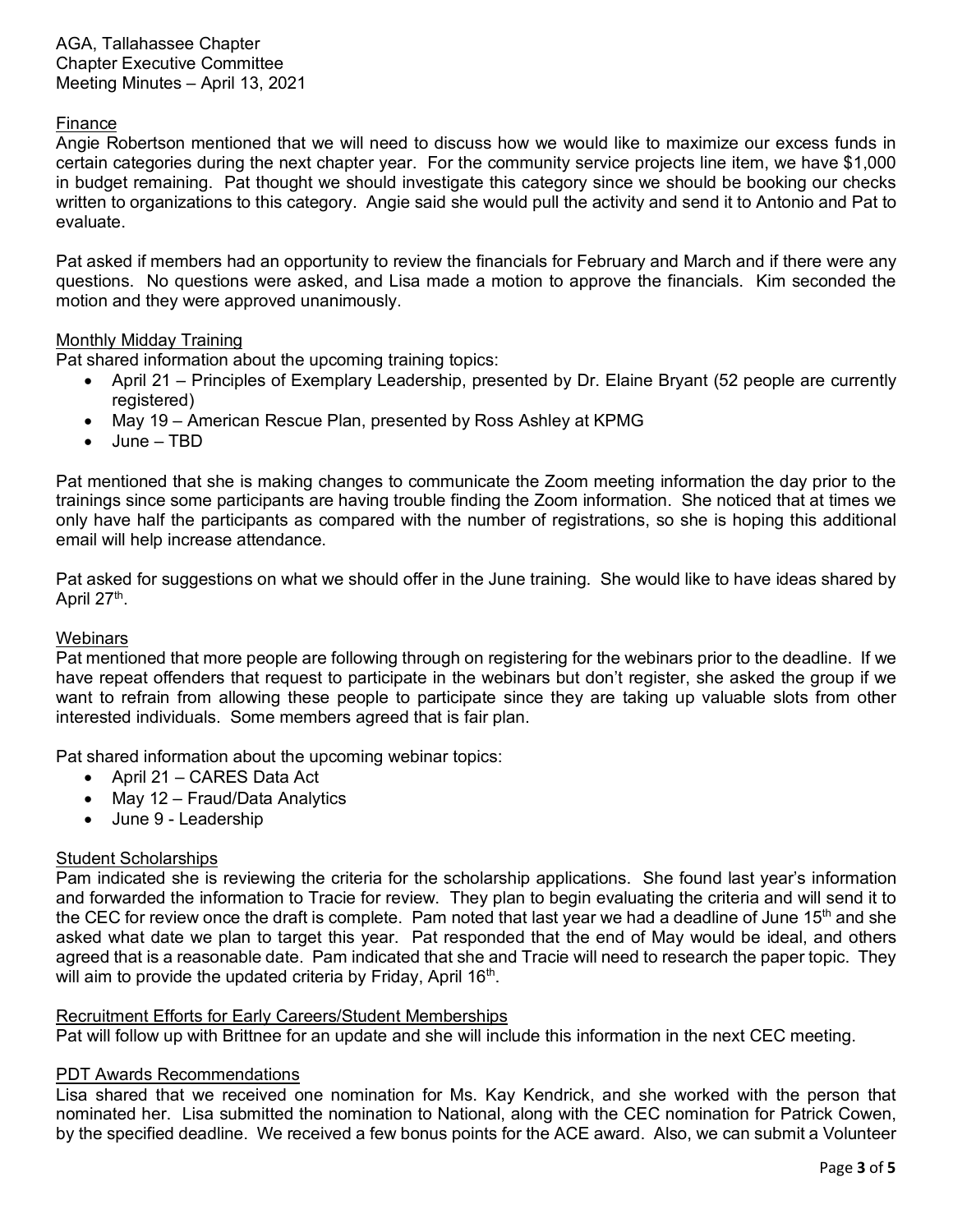of the Year Award by May 31<sup>st</sup>. Lisa said she would like to motion that we submit a nomination for Pat Manning to receive this award and Justin seconded the motion. Other members noted their support as well.

#### Chapter Awards Plan Update

Pat updated the Awards link in the notification to solicit chapter awards so that it would take them to the awards page on our chapter website. She sent out this request to members and noted the May 14<sup>th</sup> deadline. Kim asked CEC members to submit their nominations also.

#### Update on ACE Award Status

Lisa shared that the although the format has changed, we are still on track to reach platinum status. We attained tier 3 points in the membership category after she asked Megan if there was any allowance due to COVID. Our chapter also earned tire 3 points in community service. In the area of strategic vision, we are doing well with our CEC roster. If we have one young professional added by the end of this fiscal year, we can earn 200 points even though this person would only serve a portion of the year (she confirmed this with Megan). Pat said she will reach out to a FAMU student to find out if he would be willing to serve on the board. Alexandra asked if Lauren, the young professional that presented at the GTE, might be willing to serve in this capacity. Pat indicated that her first chapter is in Washington DC, but she will check with her to gauge her interest if the FAMU student is unable to participate. Lisa also mentioned that the educational meetings is the largest portion of the ACE awards and we always perform well in this area. The midday trainings, webinars and GTE fall into this category, and offering these to our members helps us reach platinum status.

Lisa mentioned that we need to hit 4,400 of the 5,500 to get to platinum status. As of April 11, our chapter had accumulated 4,275 points. Lisa would like for us to have a cushion due to the allowances that National provided to us based on COVID. If we are audited on these allowances, having some extra points might be best in case we have any point discrepancies. Kim asked Lisa about our training and webinar attendance – will this be enough to get us to the 4,400 points. Lisa responded that she is waiting on information from Sue for the prior year attendance for trainings/webinars. We would need to have more training attendance this year to receive additional points for this category.

#### **Old Business:**

There wasn't any old business to discuss.

#### **No Committee Reports Requested**

- Records Management
- **Education**
- Website/Newsletter
- CGFM

#### **Other Topics**

There weren't other topics to discuss.

#### **Next CEC Meeting**

The next CEC meeting will be held on 5/11/21 at 5:30 pm via Zoom.